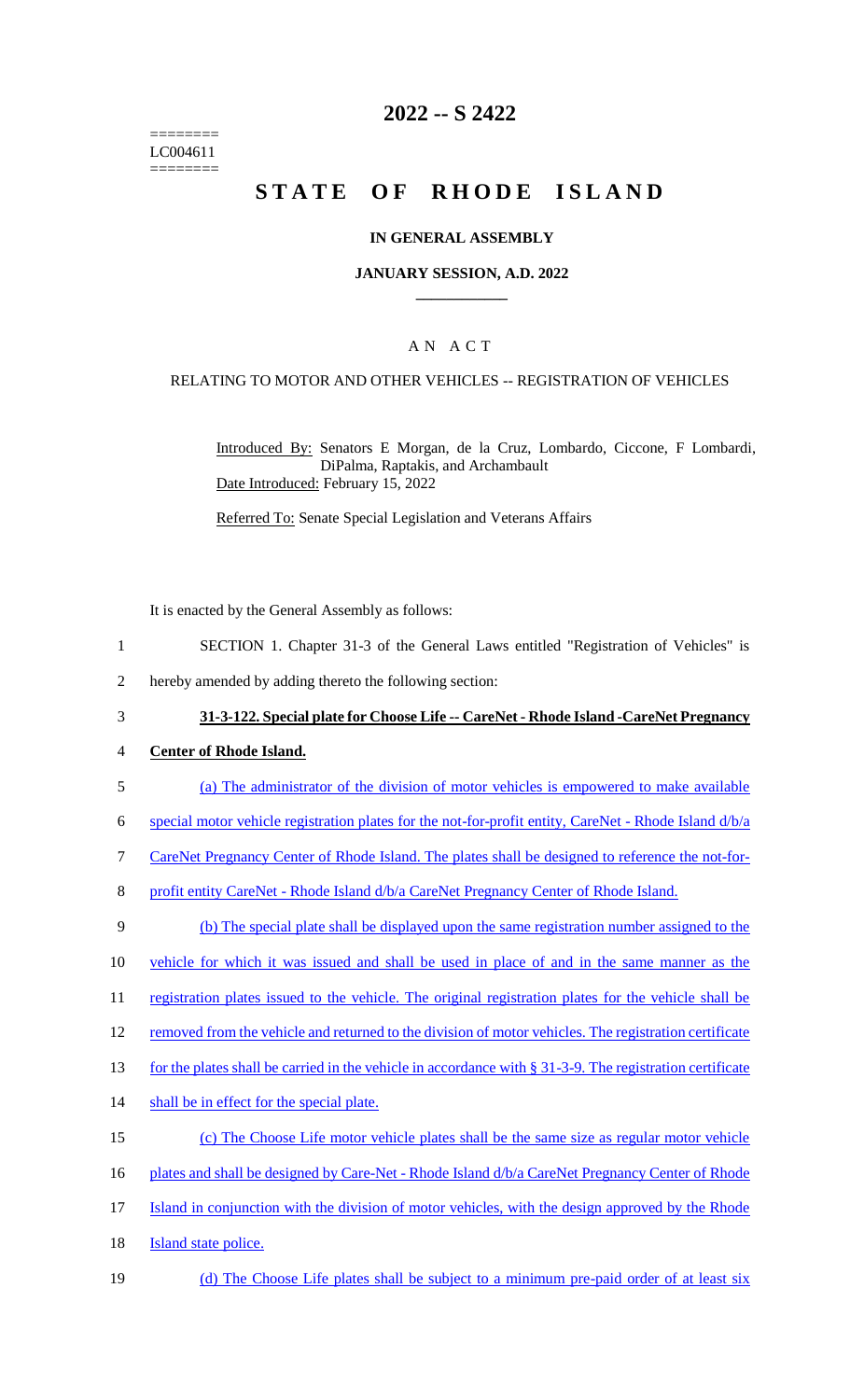shall not be issued unless the minimum order requirements are met. The initial order will be handled 3 by the CareNet - Rhode Island d/b/a CareNet Pregnancy Center Rhode Island and shall not be submitted to the division of motor vehicles for production until the minimum order(s) have been 5 met and the proper paper work submitted to the division. (e) The administrator of motor vehicles shall develop prepayment procedures and any other procedures deemed necessary to carry out the purposes of this section. (f) In addition to the regular prescribed motor vehicle registration fee, Choose Life Rhode Island plates shall be subject to a forty dollar (\$40.00) issuance surcharge. (g) The forty dollar (\$40.00) issuance surcharge shall be allocated as follows: twenty 11 dollars (\$20.00) shall be allocated to the general fund and the remaining twenty dollars (\$20.00) 12 shall be distributed annually to CareNet - Rhode Island  $d/b/a$  CareNet Pregnancy Center of Rhode 13 Island to support the alternative choices of infant adoption and The Safe Haven for Infants Act, 14 pursuant to chapter 13.1 of title 23. (h) A ten dollar (\$10.00) surcharge for subsequent registration renewals shall be allocated 16 to CareNet - Rhode Island d/b/a CareNet Pregnancy Center of Rhode Island. (i) In consideration of the receipt of funds from the registration of Choose Life Rhode 18 Island plates, CareNet - Rhode Island d/b/a CareNet Pregnancy Center of Rhode Island must use any Rhode Island sourced funds in and for the benefit of Rhode Island based charitable organizations. (j) CareNet - Rhode Island d/b/a CareNet Pregnancy Center of Rhode Island will be 22 required to submit an annual accounting report before such monies are distributed. (k) There shall be no refunds for early cancellation of Choose Life Rhode Island plates. SECTION 2. This act shall take effect six (6) months after passage.

1 hundred (600) sets of plates per plate type (i.e. passenger, commercial, etc.). The Choose Life plates

======== LC004611 ========